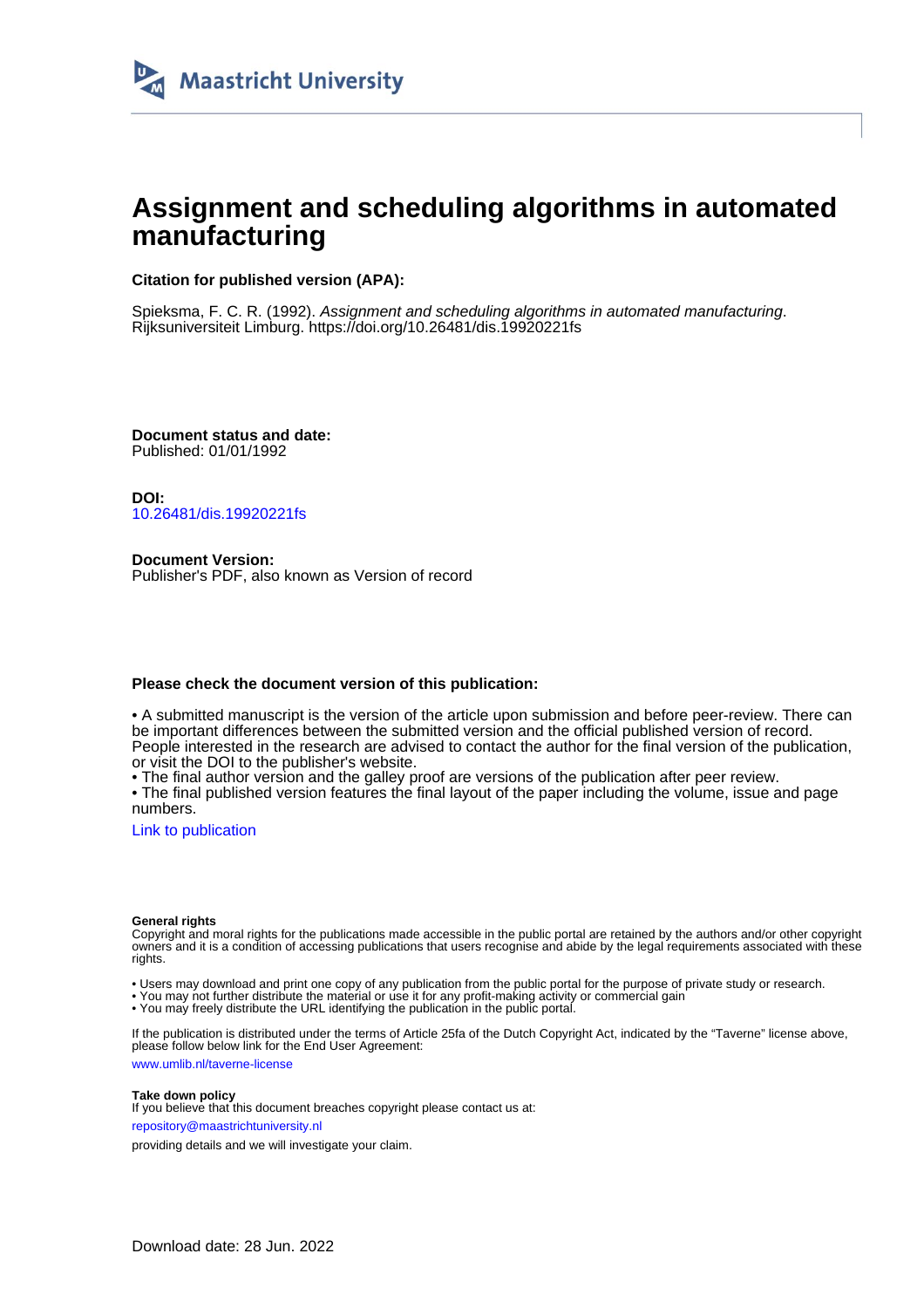Stellingen behorende bij het proefschrift 'Assignment and scheduling algorithms in automated manufacturing'

- 1. Beschouw een 3-dimensionaal toewijzingsprobleem met decomponeerbare kosten (zie Hoofdstuk 3 van dit proefschrift), en laat de kosten van een drietal punten gelijk zijn aan de lengte van de langste kant in dat drietal. Dit probleem, het zogenaamde 3-dimensionale toewiizingsprobleem met diameterkosten, is  $N P$ -moeilijk.
- 2. Beschouw het 3-dimensionale toewijzingsprobleem met diameterkosten. De 'single-hub' heuristiek, de 'multiple-hub' heuristiek, de 'single-pass' recursieve heuristiek en de 'multiple-pass' recursieve heuristiek (zie Hoofdstuk 4 van dit proefschrift) vinden altijd een oplossing met kosten kleiner of gelijk aan 2 maal de kosten van de optimale oplossing. Bovendien bestaan er instanties van dit probleem waarvoor elk van deze heuristieken een oplossing vindt met kosten gelijk aan 2 maal de kosten van de optimale oplossing.
- 3. Beschouw een gewogen graaf met km punten,  $k, m \in \mathbb{N}$ . Het k-partitie probleem is om  $k$  disjuncte deelverzamelingen te vinden zodanig dat elke deelverzameling uit m punten bestaat en de som van de gewichten van de kanten met beide punten in één deelverzameling maximaal is. De 'worst-case' ratio's van approximatie-algoritmen gepresenteerd in Feo en Khellaf (1990) voor dit probleem zijn scherp als de driehoeksongelijkheid geldt.

Feo, T.A. en M. Khellaf (1990), A class of bounded approximation algorithms for graph partitioning, Networks 20, 181-195.

4. Beschouw het 1-machine volgorde probleem beschreven in Hoofdstuk 5 van dit proefschrift. De volgende ongelijkheden definiëren facetten van het met dit probleem corresponderende polyhedron, als  $T \geq p \cdot (n+2)$ :

$$
\sum_{t=s_1}^{s_1+p+r-1} x_{i_1t} + \sum_{t=s_1+r}^{s_1+p-1} x_{i_2t} + \sum_{t=s_2}^{s_2+p+\ell-1} (x_{i_1t} + x_{i_2t}) + \sum_{j \neq i_1, i_2} \sum_{t=s_2+\ell}^{s_2+p-1} x_{jt} + \sum_{j \neq i_1, i_2} \sum_{t=s_2+\ell-p}^{s_1+p-1} x_{jt} \leq 2,
$$

voor  $s_1 + p + r \leq s_2$ ,  $s_2 \leq T - 2p - \ell + 2$ ,  $\ell \in \{1, ..., p - 1\}$ ,  $r \in$  $\{0,\ldots,p-1\}, i_1 \neq i_2.$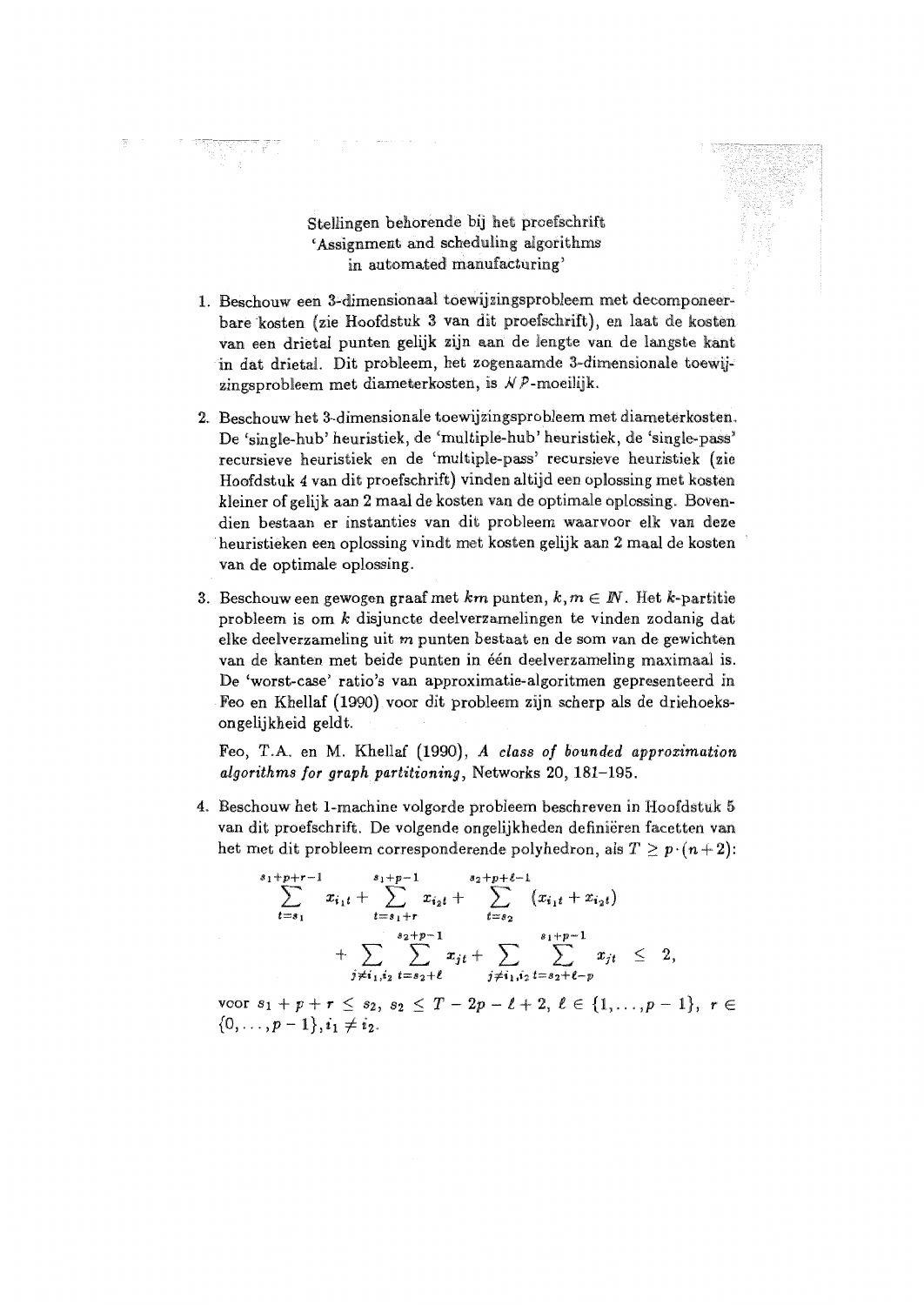5. Een ondergrens voor een optimale oplossing van het 2-dimensionale 'vector-packing' probleem kan gevonden worden door het optimaal oplossen van een maximum kliek probleem op een 2-drempelgraaf (Spieksma (1991)). Dit kan bovendien in lineaire tijd (Hammer en Mahadev (1985)).

Hammer, P.L. en N.V.R. Mahadev (1985), Bithreshold graphs. SIAM Journal on Algebraic and Discrete Methods 6, 497-506.

Spieksma, F.C.R. (1991), A branch-and-bound algorithm for the twodimensional vector packing problem, Research Rapport M91-07, Rijksuniversiteit Limburg, Maastricht.

6. Beschouw het stochastische 'vehicle routing' probleem. Wanneer de vraag van elke klant normaal, poisson, binomiaal, negatief binomiaal of gamma verdeeld is, kan een formulering van dit probleem met zogenaamde individuele kansbeperkingen herschreven worden als een model met deterministische beperkingen (Spieksma (1987)).

Spieksma, F.C.R. (1987), Het stochastische 'vehicle routing' probleem. niet gepubliceerde scriptie. Rijksuniversiteit Groningen, Groningen.

- 7. De oplossing van som 18 van Hoofdstuk 4 in het wiskundeboek Getal en Ruimte 5/6 VA1, gegeven in het bijbehorende antwoordenboek berust op een denkfout en is niet correct.
- 8. In het curriculum van een universitaire studie zou meer aandacht besteed moeten worden aan het geven van presentaties.
- 9. Gezien de groei van de gemiddelde lichaamslengte in de afgelopen eeuw, verdient het aanbeveling de hoogte van het tennisnet evenredig aan te passen.
- 10. De trend om in hoogwaardige, technische producten, zoals camera's en auto's, steeds meer automatisch te laten regelen, zonder mogelijk ingrijpen van de gebruiker, is niet alleen een belediging voor de intelligentie van die gebruiker, maar vermindert ook de bruikbaarheid van het product.